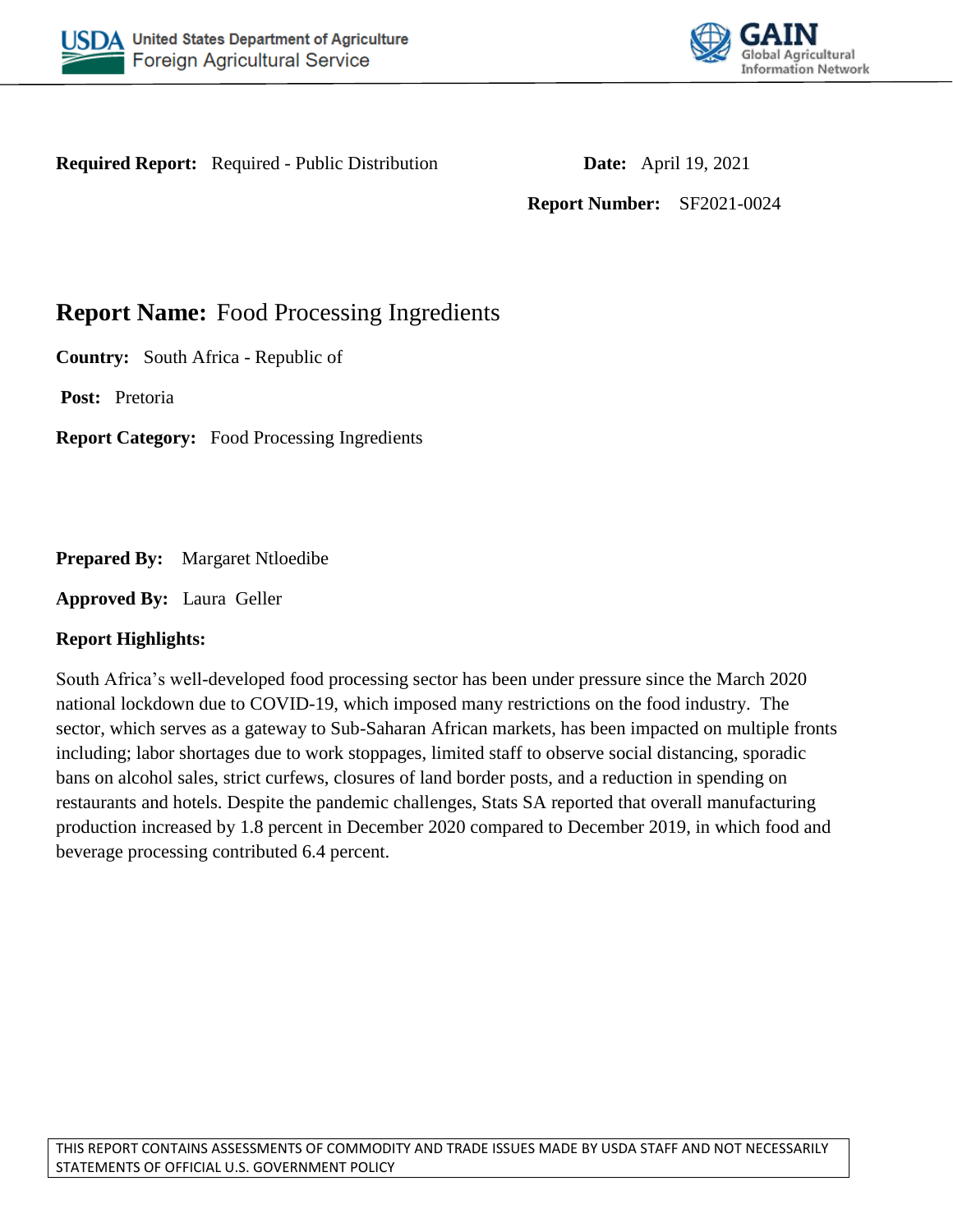# **Fact Sheet: South Africa**

# **Executive Summary**

South Africa is a middle-income emerging market, with a population of 59 million people (64 percent are in urban areas). South Africa's GDP was valued at US \$358 billion in 2020. South Africa has a welldeveloped agribusiness sector which plays a significant role in job creation and economic development. South Africa is the largest exporter of agricultural products in Africa, primarily citrus, wine, fruits, and corn. Although largely self-sufficient in agriculture, the country has opportunities for imports. In 2020, imports of agricultural products were US\$6.0 billion compared to US\$6.4 in 2019.

# **Imports of Consumer-Oriented Products**

In 2020, South Africa's imports of consumer-oriented products were US\$2.2 billion compared to US\$2.6 billion in 2019. The EU 27 plus UK accounted for 45 percent of total consumer-oriented imports, while 6 percent were from the United States.



# **Food Processing Industry**

There are over 1,000 food production companies in South Africa. the top ten companies are responsible for more than 80 percent of the industry's production revenue. The industry employs approximately 400,000 people, a decrease from the previous year due to the pandemic, in the subsectors of meat, fish, fruit, dairy products, grain mill products, and beverages. As a major producer and exporter of finished processed food products in Africa, South Africa's appetite for ingredients drives demand for a wide range of products.

# **Food Retail Industry**

South African food retail sales totaled U S. \$39.8 billion in 2020 a decrease from 2019 due to the pandemic. Imports of all agricultural products in 2020 decreased by 6 percent to U.S. \$6.0 billion. The sector is well developed and aggressively expanding into other African countries.

# **Quick Facts CY2020**

#### **Imports of Consumer-Oriented Products from USA** US\$154 million

# **List of Top 10 Consumer-Oriented Products from USA Exported to South Africa**

| 1. Poultry Meat &         | 6. Processed vegetables |
|---------------------------|-------------------------|
| Products (ex. eggs)       |                         |
| 2. Food preparations $\&$ | 7. Coffee roasted and   |
| misc. beverages           | extracts                |
| 3. Dairy products         | 8. Meat products nesoi  |
| 4. Chocolate & Cocoa      | 9. Snack foods nesoi    |
| products                  |                         |
| 5. Wine & beer            | 10. Fresh fruit         |

#### **Food Industry by Channels (US \$ Billion**) **2020**

Food Industry Output: \$40 Food Exports: \$9.6 Food Imports: \$6.0 Retail: \$39.8 Food Service: \$3.1

# **Strengths/Weaknesses/Opportunities/Threats**

| <b>Strengths</b>          | Weaknesses                  |
|---------------------------|-----------------------------|
| Advanced economy with     | Limited technical           |
| a well-developed          | capacity and weak           |
| infrastructure.           | political will by           |
|                           | regulators contribute to    |
|                           | trade barriers and delays   |
|                           | in resolving access issues. |
| <b>Opportunities</b>      | <b>Threats</b>              |
| Diversification of trade  | Decreased consumer          |
| partners through the      | spending associated with    |
| African Continental Free  | COVID-19 measures.          |
| Trade Area, can deepen    | FTA with EU and             |
| linkages for regional and | political preference        |
| intra-African trade.      | towards BRICS countries.    |

# **Data and Information Sources:**

Trade Data Monitor (TDM), Statistics South Africa (Stats SA); local industry publications, and trade press. Contact: FAS Pretoria, South Africa, [AgPretoria@usda.gov](mailto:AgPretoria@usda.gov) <https://www.usdasouthernafrica.com/>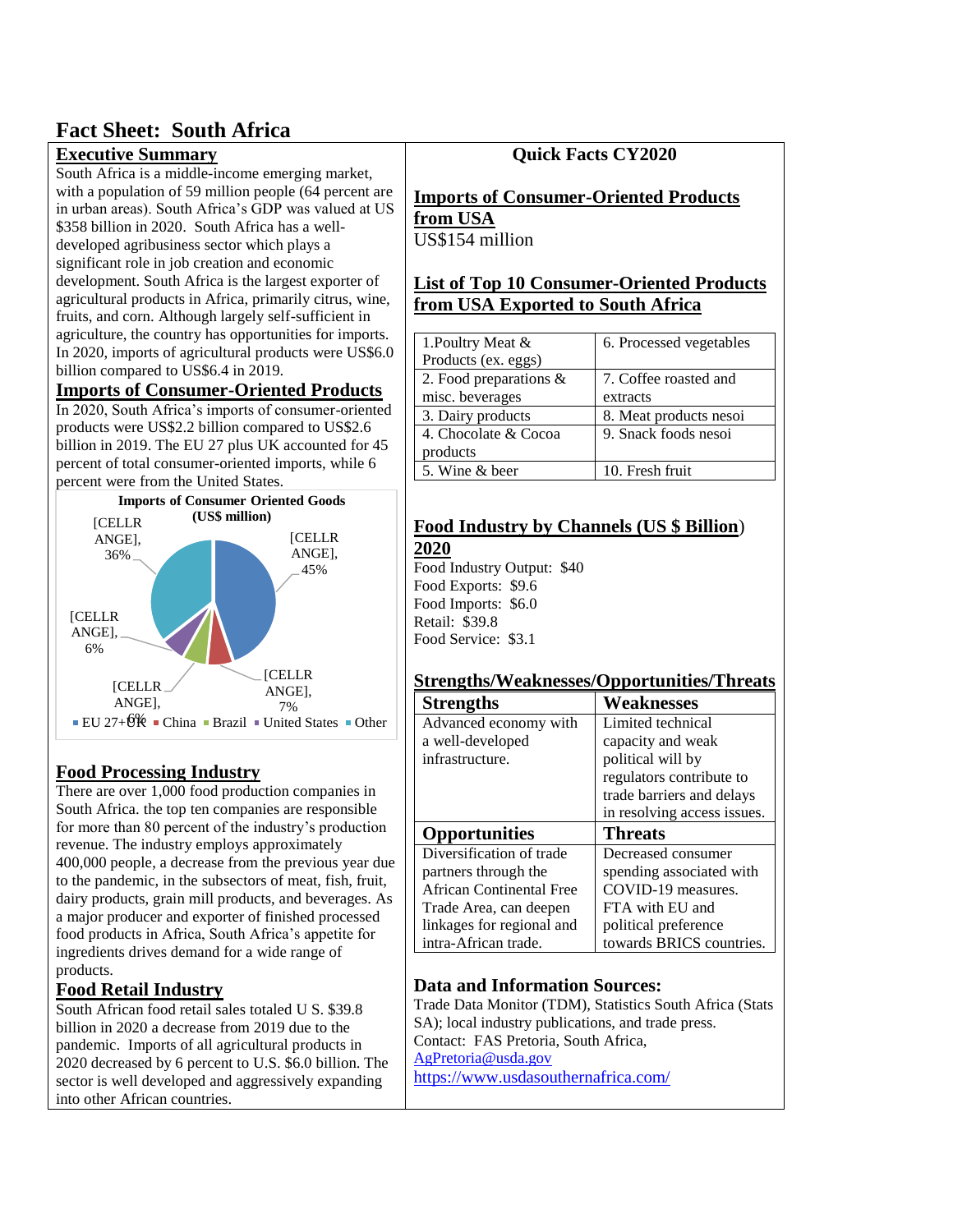# **SECTION 1: Market Summary**

South Africa, with its well-developed infrastructure, is a major producer and exporter of agricultural produce in Sub-Saharan Africa. The country was no exception to the global COVID-19 pandemic trade and economies disruption. South Africa's agro-processing was impacted by a national lockdown in response to the pandemic which decreased all manufacturing's total value, as jobs were lost and gains in poverty eradication decreased. According to Statistics South Africa (StatsSA), unemployment increased to 32.5 percent in fourth quarter of 2020 from 30.8 percent in third quarter due to reduction in workforces and the closure of some business as a result of COVID-19. The link "Business Impact" [Survey of the COVID-19 pandemic in South Africa"](http://www.statssa.gov.za/publications/Report-00-80-01/Report-00-80-01April2020.pdf) is feedback of a survey conducted by StatSA to get an understanding of how the pandemic impacted companies. This [link](http://www.statssa.gov.za/publications/P0211/P02114thQuarter2020.pdf) provides more information about South Africa labor force.

In 2020, South Africa's GDP was US\$358 billion. The South African commercial agricultural sector is highly diversified it produces nearly all primary food goods to be self-sufficient with the exception of wheat, rice, oilseeds, pork, and poultry products. Commercial farmers, small holder farmers, and subsistence farmers are all part of South Africa's well-developed agribusiness sector, which plays a significant role in job creation and economic development. South Africa's "Economic Relief Measures" provides information on relief measures to assist businesses from the impact of the pandemic.

South Africa continues to offer opportunities for imports, particularly in urban area where 64 percent of South Africans live. In 2020, imports of agricultural products were valued at US\$6.0 billion compared to US\$6.4 in 2019, a slight decrease due to COVID-19 trade disruptions. South Africa is a net importer of food preparations and ingredients. In 2020, U.S. exports of food preparations and ingredients to South Africa totaled US\$26 million. Leading exports products to South Africa were other processed food, ingredients and beverage bases, protein concentrate, flavoring (vegetable saps & extracts), baking inputs, thickener, food preparations nesoi, vegetables saps and extracts of hops.

| <b>Opportunities</b>                           | <b>Challenges</b>                             |
|------------------------------------------------|-----------------------------------------------|
| South Africa is an attractive developed        | The South African market may not be able to   |
| business market, and a gateway to Sub-         | import the volumes that U.S. companies are    |
| Saharan Africa markets.                        | used to due to a smaller economically active  |
|                                                | population than other large countries.        |
| South Africa has a well-developed and          | Food safety and phytosanitary regulation      |
| advanced food sector, which is a key driver in | restrictions may impact imports of food       |
| the use and demand for food ingredients.       | products and certain food ingredients.        |
| South Africa a gate-way to Sub-Saharan         | Competition from other countries (especially  |
| markets potential to increase U.S. exports     | those with preferential agreements) and local |
| through Africa Continental Free Trade Area     | producers.                                    |
| (AfCFTA).                                      |                                               |

#### **Table 1: Opportunities and Challenges facing U.S. Food Processing Ingredients in South Africa**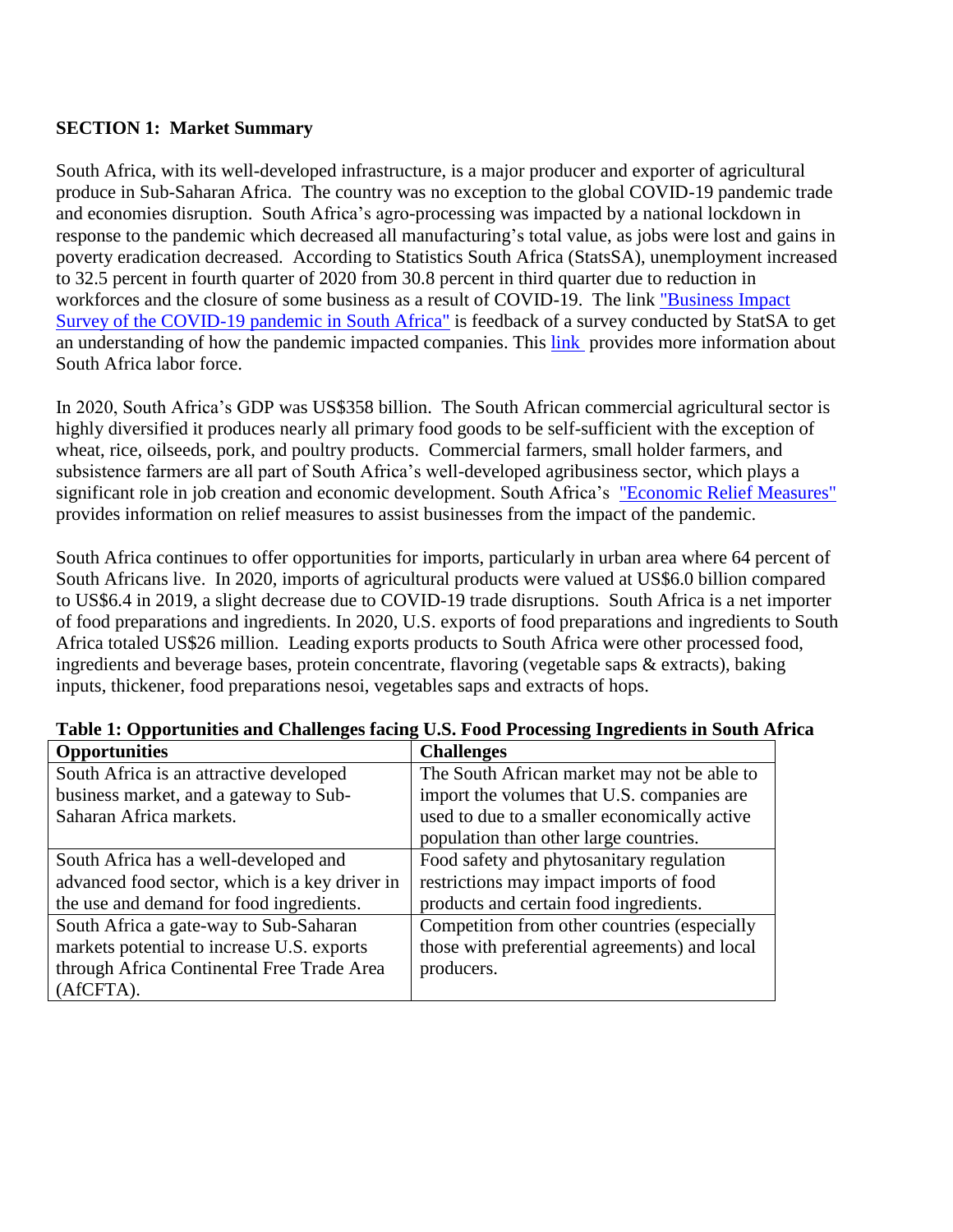# **SECTION 2: Road Map for Market Entry**

# **2.1 Entry Strategy**

New U.S. exporters in this market need to fully understand the food processors' needs and how best to meet their purchasing requirements and specifications. They should consider the following when planning to enter the market.

- U.S. exporters are encouraged to contact FAS Pretoria to request a list of South Africa food and beverage importers.
- South Africa has a strong domestic food processing industry, and despite small volumes of orders and COVID-19 crisis, imports of food ingredients and additives comes from all over the world.
- Finding a local agent that knows the market well is a safe approach for entry into the market.
- Understand the food processor's purchasing policy  $-$  i.e., whether it buys directly from overseas suppliers or via local importers/agents. Some companies prefer to buy through local agents that can better respond to issues quickly.
- It is important for a U.S. exporter to maintain close contact with the local agent to track changes in importing procedures and to ensure that the agent is effectively representing the sales interest of the exporter. Teleconferencing platform can facilitate this relationship.
- U.S. companies can contact Post, the State Regional Trade Groups (SRTGs) and the National Association of State Departments of Agriculture (NASDA) to obtain additional market entry support. The SRTGs are non-profit trade development organizations funded by USDA/FAS and the private industry. They regularly organize trade missions which are often organized around trade shows or other events, to help U.S. food producers and processors to enter overseas markets. For more information, contact the state regional trade group responsible for your State at: <https://www.fas.usda.gov/state-regional-trade-groups>
- Consider attending Virtual Trade Events (VTEs) in the region to meet importers and buyers of general food and beverages products. More info can be found at: [https://www.fas.usda,gov/topics/virtual-trade-events](http://mailto-are-you-the-problem/)

# **2.2 Import Procedure**

Covid-19 travel restrictions created some delays of food consignments subject to random inspection and sampling at point of entry into South Africa. See the [FAIRS Country Report f](https://apps.fas.usda.gov/newgainapi/api/Report/DownloadReportByFileName?fileName=Food%20and%20Agricultural%20Import%20Regulations%20and%20Standards%20Country%20Report_Pretoria_South%20Africa%20-%20Republic%20of_09-30-2020)or more information on South Africa regulations, standards, and import requirements, which include a list of responsible ministries. This link of [FAIRS report on import certificates](https://apps.fas.usda.gov/newgainapi/api/Report/DownloadReportByFileName?fileName=Food%20and%20Agricultural%20Import%20Regulations%20and%20Standards%20Export%20Certificate%20Report_Pretoria_South%20Africa%20-%20Republic%20of_09-30-2020)**,** provides information on import certificates.

# **2.3 Distribution Channels**

- In South Africa's very competitive marketplace, it is essential that U.S. exporters choose the correct agents or distributors.
- Supermarkets, independent retailers and convenience stores (attached to gas stations), and independently owned health stores remain leading food distribution channels in South Africa. These companies generally prefer to deal with local agents or distributors, rather than sourcing direct from a U.S. supplier.
- Major retailers prefer to source directly from U.S. suppliers for products to be delivered to central distribution centers, where products can be distributed to local chain stores.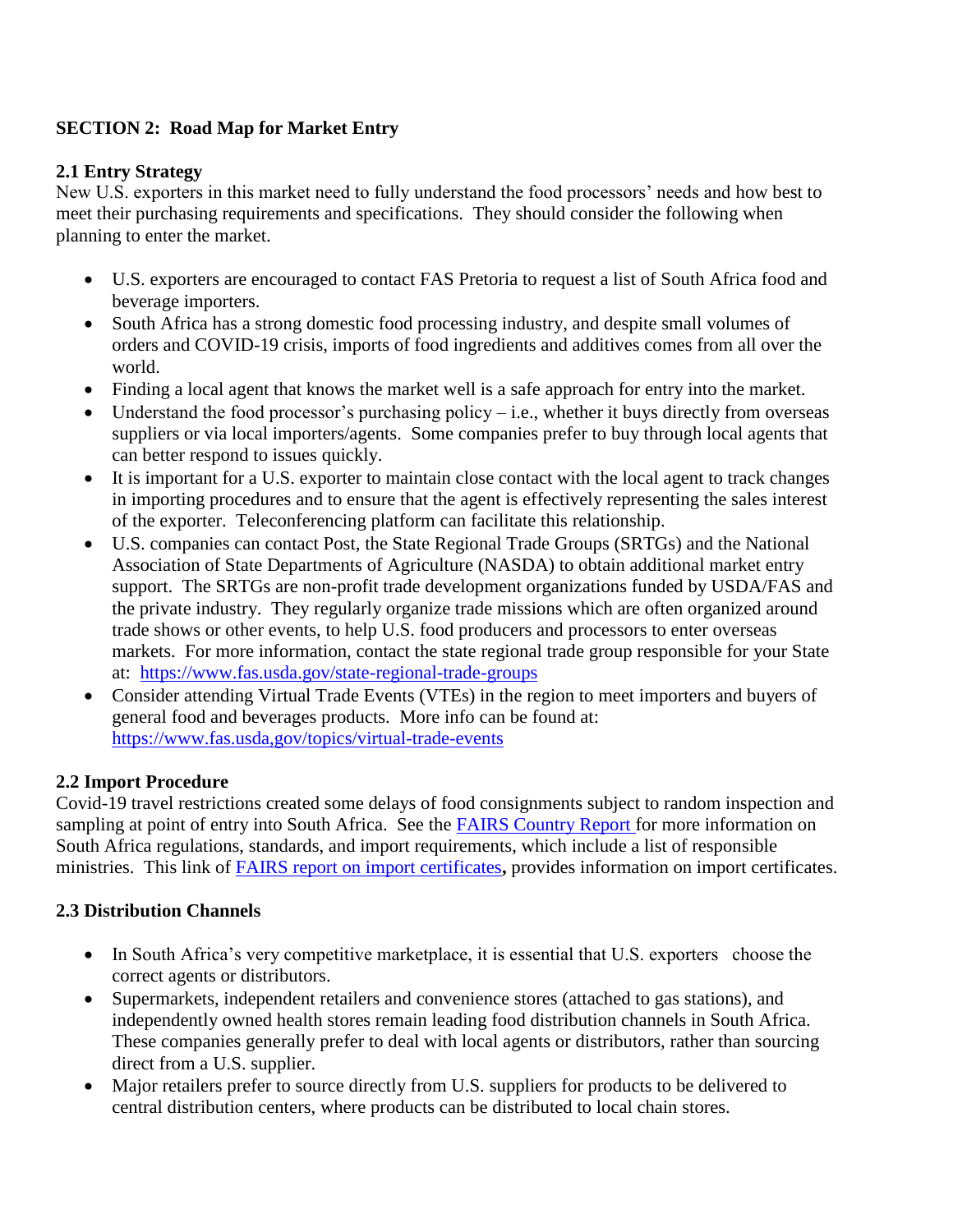South Africa's "independent" or smaller retailers prefer to buy from large wholesalers for the distribution of food and beverages.

#### **2.4 Market Structure**

South Africa's larger food processing companies prefer to source food ingredients directly from overseas suppliers (instead of using local agent) to reduce costs. There is a cost savings when buying in bulk from the overseas supplier and better control over quality. However, smaller food processors tend to prefer to purchase from local agents to better control storage and supply.

#### **Table 2: Share of Major Segments in the South African Food Processing Industry**

|                           | 2020 (\$ million USD) |
|---------------------------|-----------------------|
| Meat, fish, fruit, etc.   | 10.9                  |
| Dairy products            | 3.4                   |
| Grain mill products       | 5.9                   |
| Other food products       | 8.3                   |
| <b>Beverages</b>          | 8.9                   |
| <b>Food and Beverages</b> | 37.5                  |

Source: Statistics South Africa

<http://www.statssa.gov.za/publications/P30412/P30412December2020.pdf>

# **2.5 Company Profiles & Company Products**

The table below provides information on South Africa's major national and multination food processing groups.

#### **Table 3: National food processing groups**

| Company         | Webpage                     | Company             | Webpage                                |
|-----------------|-----------------------------|---------------------|----------------------------------------|
| Name &          |                             | Name &              |                                        |
| <b>Products</b> |                             | <b>Products</b>     |                                        |
| Tiger           | https://www.tigerbrands.com | Pioneer             | https://www.pioneerfoods.co.za         |
| Consumer,       |                             | Foods,              |                                        |
| grocery         |                             | grocery             |                                        |
| products.       |                             | products.           |                                        |
| Clover,         | https://www.clover.co.za    | Distell,            | https://www.distell.co.za/home/        |
| dairy           |                             | alcoholic           |                                        |
| products        |                             | and soft            |                                        |
|                 |                             | drinks.             |                                        |
| The SAB,        | https://www.sab.co.za       | RCL Foods,          | https://rclfoods.com                   |
| beer and        |                             | grocery,            |                                        |
| soft            |                             | feed, and           |                                        |
| drinks.         |                             | pet food            |                                        |
|                 |                             | products.           |                                        |
| Famous          | https:/famousbrands.co.za   | <b>Illovo Sugar</b> | https://www.illovosugarafrica.com/home |
| Brands,         |                             | Africa, cane        |                                        |
| meats,          |                             | sugar, and          |                                        |
| cheese,         |                             | sugars.             |                                        |
| sauces,         |                             |                     |                                        |
| bakery,         |                             |                     |                                        |
| and             |                             |                     |                                        |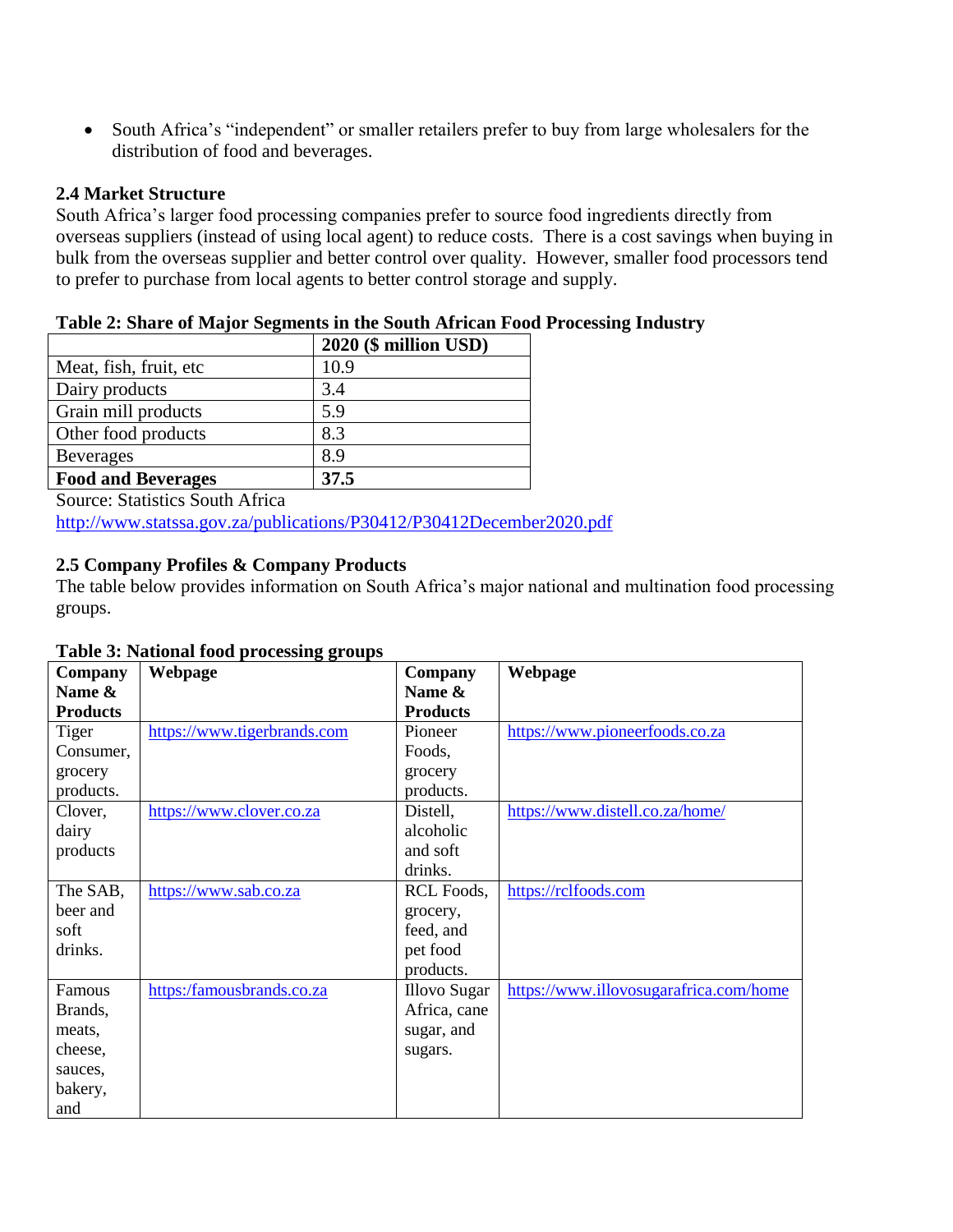| beverages. |                                  |               |                      |
|------------|----------------------------------|---------------|----------------------|
| Montagu,   | https://www.montagusnacks.co.za/ | <b>Oceana</b> | https://oceana.co.za |
| snack      |                                  | Group, fish   |                      |
| foods.     |                                  | and seafood   |                      |
|            |                                  | products.     |                      |

Source: Industry websites and trade press

#### **Table 4: International food processing groups**

| Company         | Webpage                               | Company         | Webpage                    |
|-----------------|---------------------------------------|-----------------|----------------------------|
| Name &          |                                       | Name &          |                            |
| <b>Products</b> |                                       | <b>Products</b> |                            |
| Nestle, grocery | https://www.nestle-esar.com           | Unilever,       | https://www.unilever.co.za |
| products        |                                       | groceries       |                            |
| Mondelez        | https://www.mondelezinternational.com | Parmalat SA     | https://lactalis.co.za     |
| International,  |                                       | new name        |                            |
| confectionery   |                                       | Lactalis        |                            |
|                 |                                       | South Africa    |                            |
|                 |                                       | effective       |                            |
|                 |                                       | February 1,     |                            |
|                 |                                       | 2020, dairy     |                            |
|                 |                                       | products.       |                            |
| McCain Foods,   | https://www.mccain.co.za              | Kellogg's,      | https://www.kelloggs.co.za |
| fresh and       |                                       | cereals         |                            |
| frozen          |                                       |                 |                            |
| vegetables.     |                                       |                 |                            |

Source: Industry website and trade press

# **2.6 Sector Trends**

The South African market mirrors similar global trends related to health and wellness, convenience, and value for money for food products.

- Increased and dramatic shift to online buying with most factories and businesses with fully integrated delivery systems, spurred on by the pandemic.
- Development of stronger localized food processing systems for food security.
- South Africa serves as the entry point to do business in the Sub-Saharan Africa region.
- Increased consumer demand for ready to eat foods, plant based foods, and unique beverages.
- Manufacturers calibrate towards private labels to capitalize on the growing demand of private label offerings.
- Fruit juice manufacturers import grape and apple juice for blending with their own fruit juices.
- South Africa food processors, canners and packers continue to offer windows of opportunities for imports of raw material not available locally.
- Market research confirms that consumer expect food that is not only ready-to-eat, but is also safe, nutritious, tasty, and natural.
- Consumers are becoming more interested in the source of their food.
- A demand for "healthy" foods creates a market for organic products which targets the specific dietaries needs of the upper middle class. Products include baby food, free range chickens, sugar-free/sugar alternatives, honey, vegetables, and wine,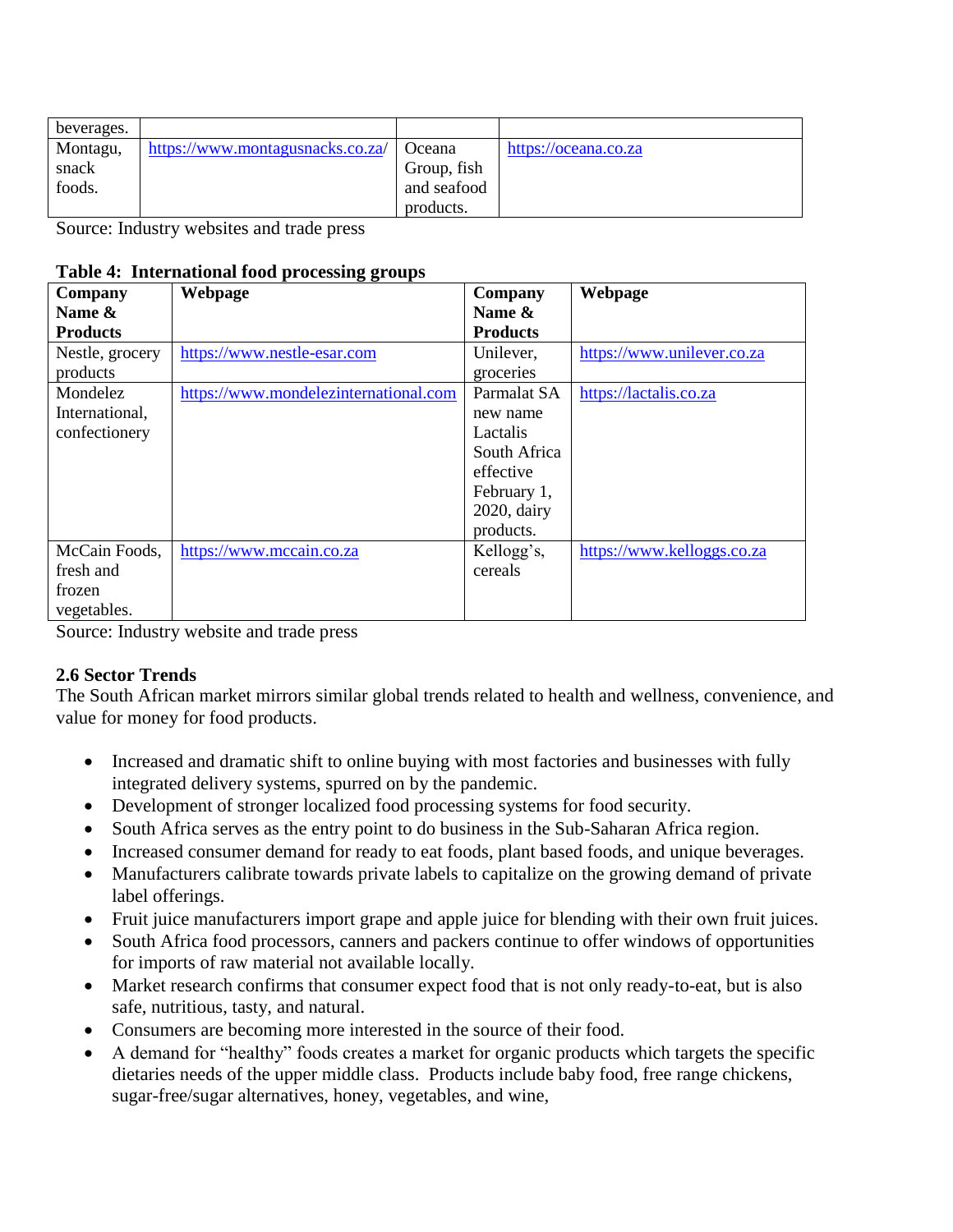Niche markets that continue to grow are: Kosher, halal, dairy-free, no-added sugar, gluten free, meat alternatives, vegan, vegetarian, flexitarian, and plant-based meals.

#### **SECTION 3: Competitive Situation**

The U.S. food ingredients exports of agricultural products seems to be very competitive, though they face competition from South African producers in the Southern African Development Community (SADC), the European Union (EU) and MERCOSUR. South Africa signed Free Trade Agreements (FTA) with both SADC and the European Union, and has a preferential trade agreement with MERCOSUR. South Africa is one of the 54 member countries of Africa Continental Free Trade Area launched July 2019 which aims to expand intra-Africa trade for goods and services.

For more information on trade agreements visit<https://www.trade.gov/export-solutions> Free Trade Agreements (FTA) and Preferential Trade Agreements (PTA) applicable to Southern Africa can be found on the following link:

[http://ec.europa.eu/trade/policy/countries-and-regions/countries/south](http://ec.europa.eu/trade/policy/countries-and-regions/countries/south-africa/Agreements/Pages/default.aspx)[africa/Agreements/Pages/default.aspx;](http://ec.europa.eu/trade/policy/countries-and-regions/countries/south-africa/Agreements/Pages/default.aspx) [https://www.bilaterals.org](https://www.bilaterals.org/)

# **SECTION 4: Best Products Prospects Categories**

#### **4.1 Products in the market which have good sales potential**

# **Chicken Cuts and Edible Offal**

Though South Africa is the region's leading producer of chicken meat, imports are regularly required to supplement local production and meet domestic demand. In 2020, South Africa imported 485,542 tons to augment local production. This represents a 11 percent decrease from the previous year. For the prior three years, U.S. exports filled the tariff-rate quota (RTQ) for U.S. bone-in chicken meat imports, again reflecting the consistent demand in the South African market. For 2020/2021, South Africa increased the annual TRQ allocation by 2 percent to 69,972 tons. See this [GAIN Report](https://apps.fas.usda.gov/newgainapi/api/Report/DownloadReportByFileName?fileName=Poultry%20and%20Products%20Annual_Pretoria_South%20Africa%20-%20Republic%20of_09-01-2020) for more information.

#### **Almonds**

South Africans are looking to various tree nuts for more diverse protein and snacks. In 2020, South Africa imported \$17 million of almonds. The United States dominates the market for almonds, with 81 percent of the total market share, valued at \$14 million, with Australia in a distant second at 12 percent. South Africa's growing demand for almonds far exceeds local production, and the pace of imports in 2020, and minimal impact of Covid-19 on demand in South Africa. South Africa is the largest importer of U.S. almonds in Sub-Saharan Africa. The following [USDA South Africa Tree Nut Report h](https://apps.fas.usda.gov/newgainapi/api/Report/DownloadReportByFileName?fileName=Positive%20Outlook%20for%20South%20African%20Tree%20Nut%20Production%20and%20Trade_Pretoria_South%20Africa%20-%20Republic%20of_06-15-2020)as all the information.

# **Food Preparations and miscellaneous beverages**

South Africa has a well-developed food processing sector and is a net exporter of food preparations. In 2020, imports of food preparations were valued at \$307 million. The EU plus the UK has the largest market share at 65 percent amounting to \$118 million. The United States had 3 percent of the market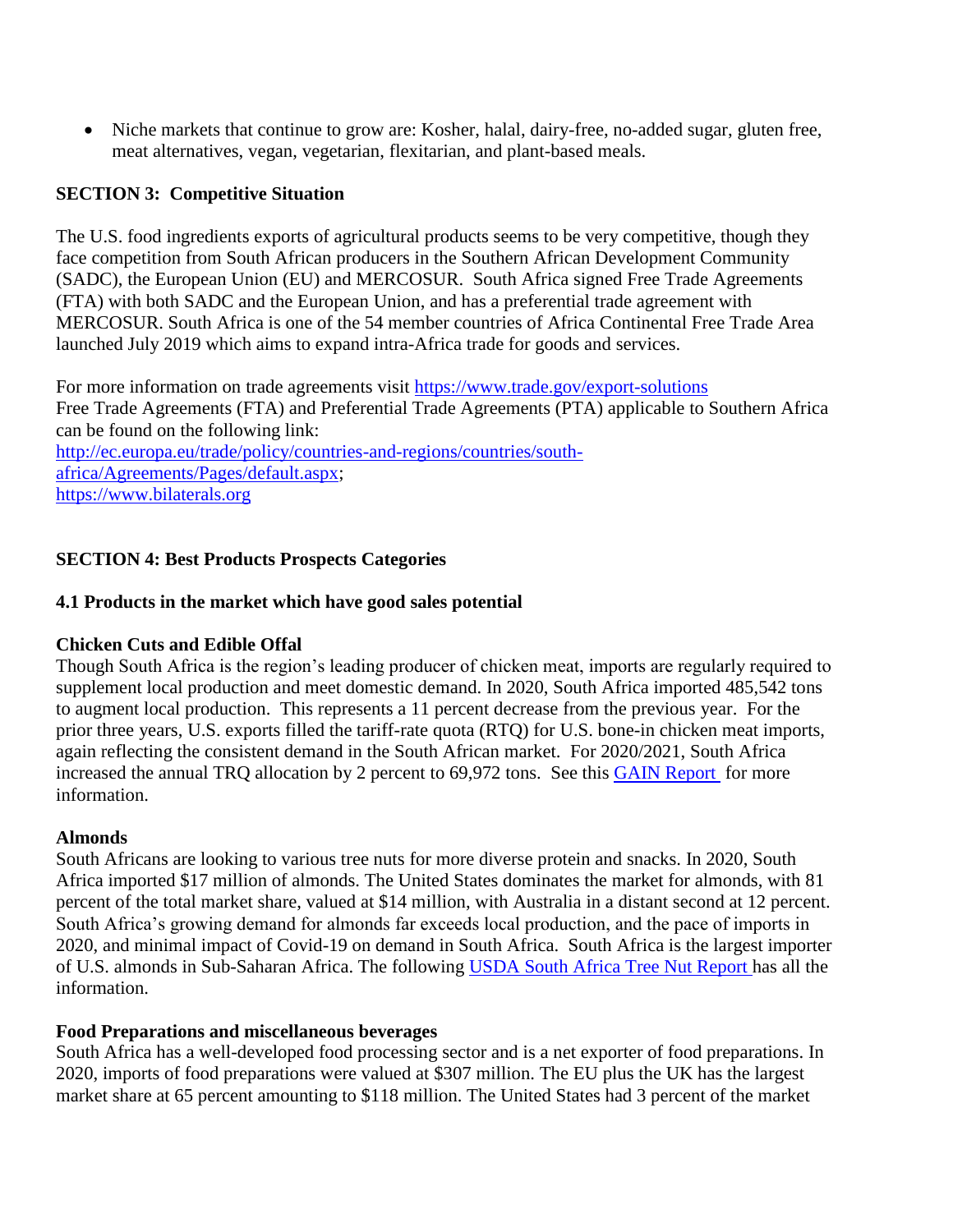share of South Africa's food preparations imports, valued at \$29 million. Products with good sales potential in this category include food preparations, bread, pastry, cake mixes, pasta, malt extracts, cereals, and soup mixes.

# **Craft Beers and Spirits**

South Africa is a net importer of beers, referred to as "beer made from malt." In 2020, imports amounted to \$118 million, and exports amounted to \$61 million. Mexico has the largest market share at 50 percent. There are potential opportunities for U.S. exports in this category due a steady increase in imports from the United States. The [report link](https://apps.fas.usda.gov/newgainapi/api/Report/DownloadReportByFileName?fileName=Alcohol%20Restrictions%20Cause%20United%20States%20Exports%20of%20Distilled%20Spirits%20to%20Lag_Pretoria_South%20Africa%20-%20Republic%20of_05-18-2020) highlights how South Africa alcohol restrictions impact on U.S. distilled spirits export to the country.

# **Enzymes and Prepared Enzymes**

South Africa is a net importer of enzyme and prepared enzymes. In 2020, imports amounted to \$56 million, and exports amounted to \$40 million. The United States had the second largest market share with 29 percent, valued at \$16.3. million, after Denmark with 34 percent. Potential opportunities for U.S. exports are modified starch products such as whey.

# **Essential Oils for use in food/drink**

South Africa is a net importer of essential oils used in food/drinks, mainly used in food processing. These products are also referred to as "mixtures of odoriferous substances." In 2020, imports were \$387 million, and exports amounted to \$57 million. Eswatini (formerly Swaziland) was the market leader with 75 percent. There is a potential for growth for U.S. exports in this category due to the demand.

# **4.2 Products not present in significant quantities but which have good sales potential**

Despite the pandemic challenges, the competitive local market and alternatives from other producers, potential market opportunities for U.S. agricultural products in the South African food and beverage market include, beef & beef products, pork & pork products, meat products, fish and seafood products, tree nuts, liquor products to include bourbon whiskey, wine & craft beers, food ingredients, hops, oils and fats, pet food, snack foods, wheat and meslin, and prepared foods.

# **SECTION 5: Key Contacts and Further Information**

# **5.1 Post**

If you have questions or comments regarding this report, please contact the FAS Office of Agricultural Affairs in Pretoria at:

Office of Agricultural Affairs United States Embassy, South Africa 877 Pretorius Street, Arcadia, Pretoria, 0083 P.O. Box 9536, Pretoria, 0001 Tel: +27-(0)12-431-4057, Fax: +27-(0)12-342-2264, Email: [agpretoria@usda.gov](mailto:agpretoria@usda.gov) Website:<https://www.usda.southernafrica.org/>

Other FAS market and commodity reports are available through the FAS website [http://www.fas.usda.gov](http://www.fas.usda.gov/) or<https://www.fas.usda.gov/regions/south-africa>